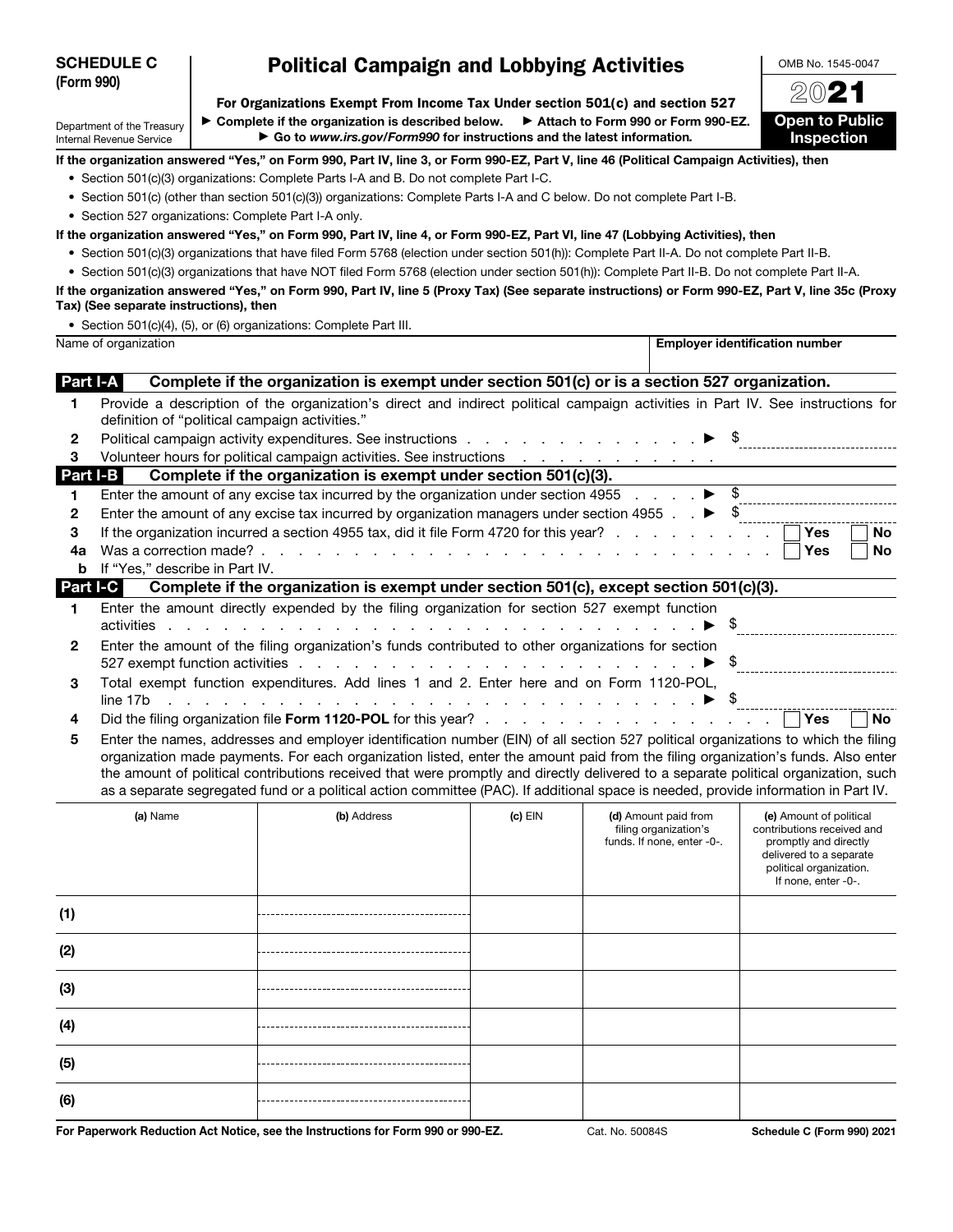|   |                        | Schedule C (Form 990) 2021                                                                |                                                                                                                                                                                                                                                                                                                                          |                                     | Page 2                         |
|---|------------------------|-------------------------------------------------------------------------------------------|------------------------------------------------------------------------------------------------------------------------------------------------------------------------------------------------------------------------------------------------------------------------------------------------------------------------------------------|-------------------------------------|--------------------------------|
|   |                        | Part II-A<br>section 501(h)).                                                             | Complete if the organization is exempt under section 501(c)(3) and filed Form 5768 (election under                                                                                                                                                                                                                                       |                                     |                                |
|   |                        | A Check $\blacktriangleright$                                                             | If the filing organization belongs to an affiliated group (and list in Part IV each affiliated group member's name,<br>address, EIN, expenses, and share of excess lobbying expenditures).                                                                                                                                               |                                     |                                |
| в |                        | Check $\blacktriangleright$                                                               | if the filing organization checked box A and "limited control" provisions apply.                                                                                                                                                                                                                                                         |                                     |                                |
|   |                        |                                                                                           | <b>Limits on Lobbying Expenditures</b><br>(The term "expenditures" means amounts paid or incurred.)                                                                                                                                                                                                                                      | (a) Filing<br>organization's totals | (b) Affiliated<br>group totals |
|   | 1a<br>b<br>с<br>d<br>е | Total lobbying expenditures to influence public opinion (grassroots lobbying)<br>columns. | Total lobbying expenditures to influence a legislative body (direct lobbying)<br>Total lobbying expenditures (add lines 1a and 1b)<br>Total exempt purpose expenditures (add lines 1c and 1d)<br>Lobbying nontaxable amount. Enter the amount from the following table in both                                                           |                                     |                                |
|   |                        | If the amount on line 1e, column (a) or (b) is:                                           | The lobbying nontaxable amount is:                                                                                                                                                                                                                                                                                                       |                                     |                                |
|   |                        | Not over \$500,000                                                                        | 20% of the amount on line 1e.                                                                                                                                                                                                                                                                                                            |                                     |                                |
|   |                        | Over \$500,000 but not over \$1,000,000                                                   | \$100,000 plus 15% of the excess over \$500,000.                                                                                                                                                                                                                                                                                         |                                     |                                |
|   |                        | Over \$1,000,000 but not over \$1,500,000                                                 | \$175,000 plus 10% of the excess over \$1,000,000.                                                                                                                                                                                                                                                                                       |                                     |                                |
|   |                        | Over \$1,500,000 but not over \$17,000,000                                                | \$225,000 plus 5% of the excess over \$1,500,000.                                                                                                                                                                                                                                                                                        |                                     |                                |
|   |                        | Over \$17,000,000                                                                         | \$1,000,000.                                                                                                                                                                                                                                                                                                                             |                                     |                                |
|   | g                      | Grassroots nontaxable amount (enter 25% of line 1f)                                       | and a straight and a straight and                                                                                                                                                                                                                                                                                                        |                                     |                                |
|   | h                      | Subtract line 1g from line 1a. If zero or less, enter -0-                                 | a construction of the construction of the construction of the construction of the construction of the construction of the construction of the construction of the construction of the construction of the construction of the                                                                                                            |                                     |                                |
|   |                        | Subtract line 1f from line 1c. If zero or less, enter -0-                                 | the contract of the contract of the con-                                                                                                                                                                                                                                                                                                 |                                     |                                |
|   |                        | reporting section 4911 tax for this year?                                                 | If there is an amount other than zero on either line 1h or line 1i, did the organization file Form 4720<br>a construction of the construction of the construction of the construction of the construction of the construction of the construction of the construction of the construction of the construction of the construction of the |                                     | Yes<br>No                      |

4-Year Averaging Period Under Section 501(h)

 (Some organizations that made a section 501(h) election do not have to complete all of the five columns below. See the separate instructions for lines 2a through 2f.)

|    | Lobbying Expenditures During 4-Year Averaging Period       |          |          |          |            |           |  |  |
|----|------------------------------------------------------------|----------|----------|----------|------------|-----------|--|--|
|    | Calendar year (or fiscal year<br>beginning in)             | (a) 2018 | (b) 2019 | (c) 2020 | $(d)$ 2021 | (e) Total |  |  |
| 2а | Lobbying nontaxable amount                                 |          |          |          |            |           |  |  |
| b  | Lobbying ceiling amount<br>(150% of line 2a, column (e))   |          |          |          |            |           |  |  |
| C  | Total lobbying expenditures                                |          |          |          |            |           |  |  |
| d  | Grassroots nontaxable amount                               |          |          |          |            |           |  |  |
| е  | Grassroots ceiling amount<br>(150% of line 2d, column (e)) |          |          |          |            |           |  |  |
|    | Grassroots lobbying expenditures                           |          |          |          |            |           |  |  |

Schedule C (Form 990) 2021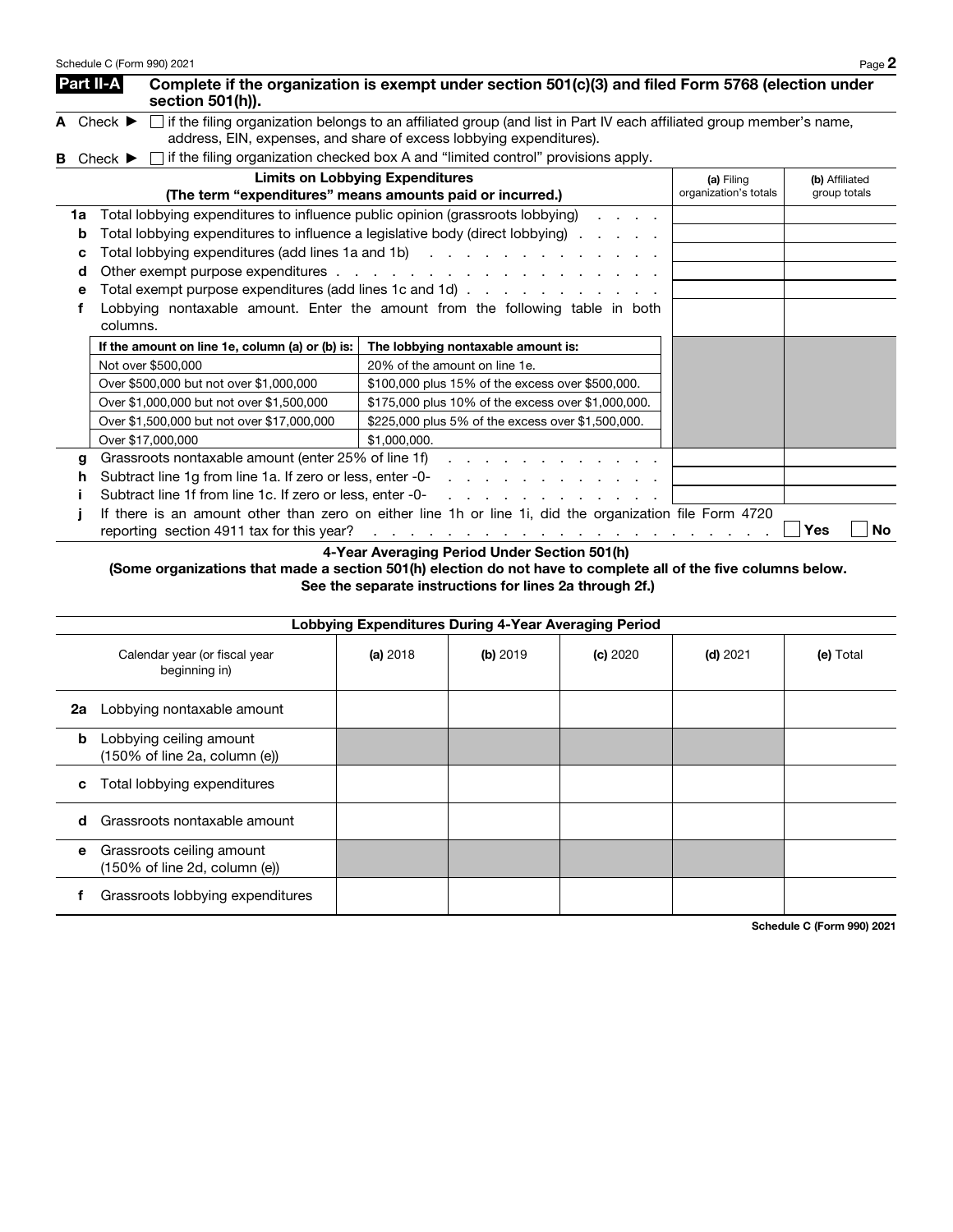|                                                                           | Schedule C (Form 990) 2021                                                                                                                                                                                                                                                                                                                                                                                                                                                                                                                                                                                                                                                                                                                                                                                                                                                                                                                                                                                                                                                               |            |          | Page $3$                                                |
|---------------------------------------------------------------------------|------------------------------------------------------------------------------------------------------------------------------------------------------------------------------------------------------------------------------------------------------------------------------------------------------------------------------------------------------------------------------------------------------------------------------------------------------------------------------------------------------------------------------------------------------------------------------------------------------------------------------------------------------------------------------------------------------------------------------------------------------------------------------------------------------------------------------------------------------------------------------------------------------------------------------------------------------------------------------------------------------------------------------------------------------------------------------------------|------------|----------|---------------------------------------------------------|
| Part II-B                                                                 | Complete if the organization is exempt under section 501(c)(3) and has NOT filed Form 5768<br>(election under section 501(h)).                                                                                                                                                                                                                                                                                                                                                                                                                                                                                                                                                                                                                                                                                                                                                                                                                                                                                                                                                           |            |          |                                                         |
|                                                                           | For each "Yes" response on lines 1a through 1i below, provide in Part IV a detailed                                                                                                                                                                                                                                                                                                                                                                                                                                                                                                                                                                                                                                                                                                                                                                                                                                                                                                                                                                                                      | (a)        |          | (b)                                                     |
|                                                                           | description of the lobbying activity.                                                                                                                                                                                                                                                                                                                                                                                                                                                                                                                                                                                                                                                                                                                                                                                                                                                                                                                                                                                                                                                    | <b>Yes</b> | No       | <b>Amount</b>                                           |
| 1<br>а<br>b<br>с<br>d<br>е<br>f<br>g<br>h<br>Î.<br>Ĵ<br>2a<br>b<br>c<br>d | During the year, did the filing organization attempt to influence foreign, national, state, or local<br>legislation, including any attempt to influence public opinion on a legislative matter or<br>referendum, through the use of:<br>Volunteers?<br>Paid staff or management (include compensation in expenses reported on lines 1c through 1i)?<br>Media advertisements?<br>de la casa de la casa de la casa de la casa de la casa de<br>Grants to other organizations for lobbying purposes?<br>Direct contact with legislators, their staffs, government officials, or a legislative body?<br>Rallies, demonstrations, seminars, conventions, speeches, lectures, or any similar means?<br>Other activities?<br>Did the activities in line 1 cause the organization to be not described in section 501(c)(3)?<br>If "Yes," enter the amount of any tax incurred under section 4912<br>If "Yes," enter the amount of any tax incurred by organization managers under section 4912 .<br>If the filing organization incurred a section 4912 tax, did it file Form 4720 for this year? |            |          |                                                         |
| Part III-A                                                                | Complete if the organization is exempt under section 501(c)(4), section 501(c)(5), or section<br>$501(c)(6)$ .                                                                                                                                                                                                                                                                                                                                                                                                                                                                                                                                                                                                                                                                                                                                                                                                                                                                                                                                                                           |            |          |                                                         |
| 1.<br>2<br>3<br>Part III-B                                                | Were substantially all (90% or more) dues received nondeductible by members?<br>Did the organization make only in-house lobbying expenditures of \$2,000 or less?<br>Did the organization agree to carry over lobbying and political campaign activity expenditures from the prior year?<br>Complete if the organization is exempt under section 501(c)(4), section 501(c)(5), or section<br>501(c)(6) and if either (a) BOTH Part III-A, lines 1 and 2, are answered "No" OR (b) Part III-A, line 3, is<br>answered "Yes."                                                                                                                                                                                                                                                                                                                                                                                                                                                                                                                                                              |            |          | <b>Yes</b><br>No<br>$\blacksquare$<br>$\mathbf{2}$<br>3 |
| 1                                                                         | Dues, assessments and similar amounts from members                                                                                                                                                                                                                                                                                                                                                                                                                                                                                                                                                                                                                                                                                                                                                                                                                                                                                                                                                                                                                                       |            | 1.       |                                                         |
| 2                                                                         | Section 162(e) nondeductible lobbying and political expenditures (do not include amounts of<br>political expenses for which the section 527(f) tax was paid).                                                                                                                                                                                                                                                                                                                                                                                                                                                                                                                                                                                                                                                                                                                                                                                                                                                                                                                            |            |          |                                                         |
| а                                                                         |                                                                                                                                                                                                                                                                                                                                                                                                                                                                                                                                                                                                                                                                                                                                                                                                                                                                                                                                                                                                                                                                                          |            | 2a       |                                                         |
| b                                                                         |                                                                                                                                                                                                                                                                                                                                                                                                                                                                                                                                                                                                                                                                                                                                                                                                                                                                                                                                                                                                                                                                                          |            | 2b<br>2c |                                                         |
| с<br>3                                                                    | Total<br>and the contract of the contract of the contract of the contract of the contract of the contract of the contract of the contract of the contract of the contract of the contract of the contract of the contract of the contra<br>Aggregate amount reported in section 6033(e)(1)(A) notices of nondeductible section 162(e) dues                                                                                                                                                                                                                                                                                                                                                                                                                                                                                                                                                                                                                                                                                                                                               |            | 3        |                                                         |
| 4                                                                         | If notices were sent and the amount on line 2c exceeds the amount on line 3, what portion of the<br>excess does the organization agree to carryover to the reasonable estimate of nondeductible lobbying                                                                                                                                                                                                                                                                                                                                                                                                                                                                                                                                                                                                                                                                                                                                                                                                                                                                                 |            | 4        |                                                         |
| 5                                                                         | Taxable amount of lobbying and political expenditures. See instructions enter all all the set of the set of the                                                                                                                                                                                                                                                                                                                                                                                                                                                                                                                                                                                                                                                                                                                                                                                                                                                                                                                                                                          |            | 5        |                                                         |
| <b>Part IV</b>                                                            | <b>Supplemental Information</b><br>Provide the descriptions required for Part I-A, line 1; Part I-B, line 4; Part I-C, line 5; Part II-A (affiliated group list); Part II-A, lines 1 and<br>2 (See instructions); and Part II-B, line 1. Also, complete this part for any additional information.                                                                                                                                                                                                                                                                                                                                                                                                                                                                                                                                                                                                                                                                                                                                                                                        |            |          |                                                         |
|                                                                           |                                                                                                                                                                                                                                                                                                                                                                                                                                                                                                                                                                                                                                                                                                                                                                                                                                                                                                                                                                                                                                                                                          |            |          |                                                         |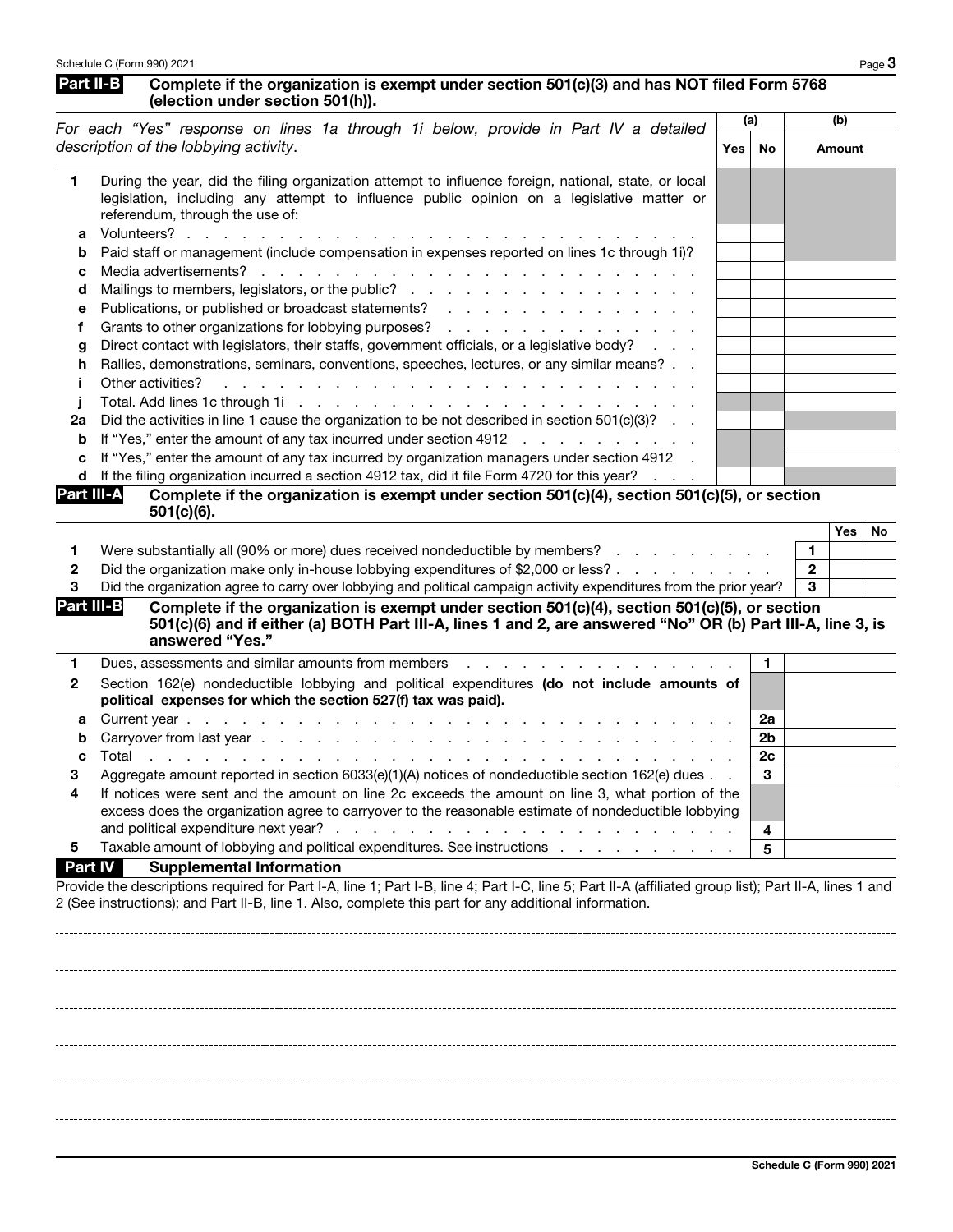|         | Schedule C (Form 990) 2021<br>Page 4        |  |  |  |  |  |
|---------|---------------------------------------------|--|--|--|--|--|
| Part IV | <b>Supplemental Information (continued)</b> |  |  |  |  |  |
|         |                                             |  |  |  |  |  |
|         |                                             |  |  |  |  |  |
|         |                                             |  |  |  |  |  |
|         |                                             |  |  |  |  |  |
|         |                                             |  |  |  |  |  |
|         |                                             |  |  |  |  |  |
|         |                                             |  |  |  |  |  |
|         |                                             |  |  |  |  |  |
|         |                                             |  |  |  |  |  |
|         |                                             |  |  |  |  |  |
|         |                                             |  |  |  |  |  |
|         |                                             |  |  |  |  |  |
|         |                                             |  |  |  |  |  |
|         |                                             |  |  |  |  |  |
|         |                                             |  |  |  |  |  |
|         |                                             |  |  |  |  |  |
|         |                                             |  |  |  |  |  |
|         |                                             |  |  |  |  |  |
|         |                                             |  |  |  |  |  |
|         |                                             |  |  |  |  |  |
|         |                                             |  |  |  |  |  |
|         |                                             |  |  |  |  |  |
|         |                                             |  |  |  |  |  |
|         |                                             |  |  |  |  |  |
|         |                                             |  |  |  |  |  |
|         |                                             |  |  |  |  |  |
|         |                                             |  |  |  |  |  |
|         |                                             |  |  |  |  |  |
|         |                                             |  |  |  |  |  |
|         |                                             |  |  |  |  |  |
|         |                                             |  |  |  |  |  |
|         |                                             |  |  |  |  |  |
|         |                                             |  |  |  |  |  |
|         |                                             |  |  |  |  |  |
|         |                                             |  |  |  |  |  |
|         |                                             |  |  |  |  |  |
|         |                                             |  |  |  |  |  |
|         |                                             |  |  |  |  |  |
|         |                                             |  |  |  |  |  |
|         |                                             |  |  |  |  |  |
|         |                                             |  |  |  |  |  |
|         |                                             |  |  |  |  |  |
|         |                                             |  |  |  |  |  |
|         |                                             |  |  |  |  |  |
|         |                                             |  |  |  |  |  |
|         |                                             |  |  |  |  |  |
|         |                                             |  |  |  |  |  |
|         |                                             |  |  |  |  |  |
|         |                                             |  |  |  |  |  |
|         |                                             |  |  |  |  |  |
|         |                                             |  |  |  |  |  |
|         |                                             |  |  |  |  |  |
|         |                                             |  |  |  |  |  |
|         |                                             |  |  |  |  |  |
|         |                                             |  |  |  |  |  |
|         |                                             |  |  |  |  |  |
|         |                                             |  |  |  |  |  |
|         |                                             |  |  |  |  |  |
|         |                                             |  |  |  |  |  |
|         |                                             |  |  |  |  |  |
|         |                                             |  |  |  |  |  |
|         |                                             |  |  |  |  |  |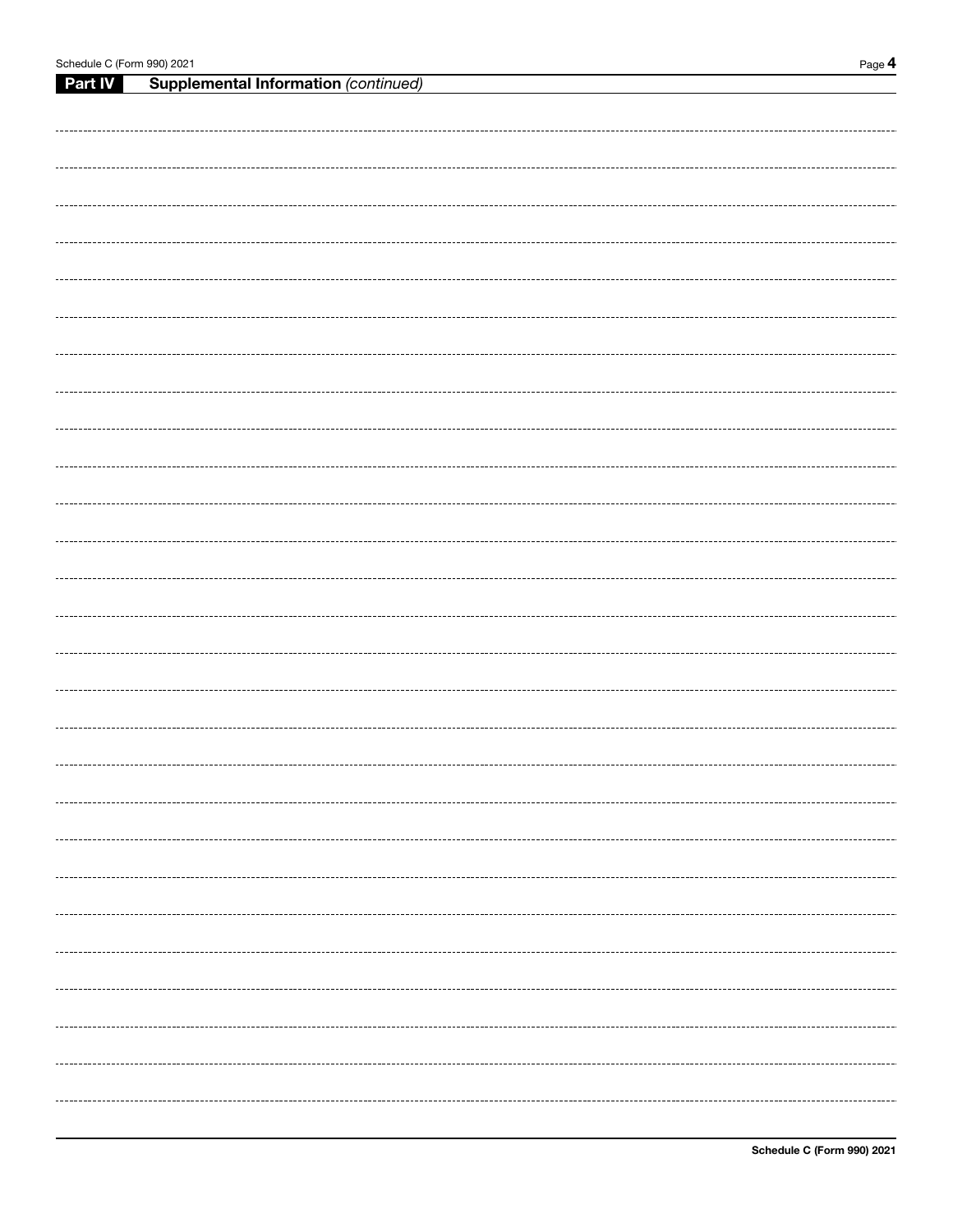# 2021 **Instructions for Schedule C (Form 990)**

# Political Campaign and Lobbying Activities

Section references are to the Internal Revenue Code unless otherwise noted.

## **Future Developments**

For the latest information about developments related to Schedule C (Form 990) and its instructions, such as legislation enacted after they were published, go to *[IRS.gov/Form990](https://www.irs.gov/forms-pubs/about-form-990)* .

# **General Instructions**

**Note.** Terms in **bold** are defined in the *Glossary* of the Instructions for Form 990.

## **Purpose of Schedule**

Schedule C (Form 990) is used by:

• Section 501(c) organizations, and

• Section 527 organizations.

These organizations must use Schedule C (Form 990) to furnish additional information on **political campaign activities** or **lobbying activities**, as those terms are defined later for the various parts of this schedule.

## **Who Must File**

An organization that answered "Yes" on Form 990, Part IV, *Checklist of Required Schedules*, line 3, 4, or 5, must complete the appropriate parts of Schedule C (Form 990) and attach Schedule C to Form 990. An organization that answered "Yes" on Form 990-EZ, Part V, line 46 or Part VI, line 47, must complete the appropriate parts of Schedule C (Form 990) and attach Schedule C to Form 990-EZ. An organization that answered "Yes" on Form 990-EZ, Part V, line 35c, because it is subject to the section 6033(e) notice and reporting requirements and proxy tax, must complete Schedule C (Form 990), Part III, and attach Schedule C to Form 990-EZ.

If an organization has an ownership interest in a **joint venture** that conducts **political campaign activities** or **lobbying activities**, the organization must report its share of such activity occurring in its **tax year** on Schedule C (Form 990). See Instructions for Form 990, Appendix F. *Disregarded Entities and Joint Ventures—Inclusion of Activities and Items*.

**Part I. Political campaign activities.**  *Part I* is completed by section 501(c)

organizations and section 527 organizations that file Form 990 (and Form 990-EZ). If the organization answered "Yes" on Form 990, Part IV, line 3, or Form 990-EZ, Part V, line 46, then complete the specific parts as follows.

• A section 501(c)(3) organization must complete *Parts I-A* and *I-B*. Don't complete *Part I-C*.

• A section 501(c) organization other than section  $501(c)(3)$  must complete *Parts I-A* and *I-C*. Don't complete *Part I-B*.

• A section 527 organization that files the Form 990 or Form 990-EZ must complete *Part I-A*. Don't complete *Parts I-B* and *I-C*.

**Part II. Lobbying activities.** *Part II* is completed by only section 501(c)(3) organizations. If the organization answered "Yes" on Form 990, Part IV, line 4, or Form 990-EZ, Part VI, line 47, then complete the specific parts as follows.

• A section 501(c)(3) organization that elected to be subject to the lobbying expenditure limitations of section 501(h) by filing Form 5768 and for which the election was valid and in effect for its **tax year** beginning in the year 2021, must complete *Part II-A*. Don't complete *Part II-B*.

• A section 501(c)(3) organization that hasn't elected to be subject to the lobbying expenditure limitations of section 501(h) (or has revoked such election by filing Form 5768 for which the revocation was valid and in effect for its **tax year**  beginning in the year 2021) must complete *Part II-B*. Don't complete *Part II-A*.

**Part III. Section 6033(e) notice and reporting requirements and proxy tax.**  *Part III* is completed by section 501(c)(4), section 501(c)(5), and section 501(c)(6) organizations that received membership dues, assessments, or similar amounts as defined in Rev. Proc. 98-19, 1998-1 C.B. 547, and that answered "Yes" on Form 990, Part IV, line 5 or "Yes" on Form 990-EZ, line 35c, regarding the proxy tax.

If an organization isn't required to file Form 990 or Form 990-EZ but chooses to do so, it must file a complete return and provide all of the information requested, including the required schedules.

## **Definitions**

Definitions in this section are applicable throughout this schedule, except where noted. The following terms are defined in the *Glossary*.

- **Joint venture.**
- **Legislation.**
- **Lobbying activities.**
- **Political campaign activities.**
- **Tax year.**

*See Revenue Ruling 2007-41, 2007-25 I.R.B. 1421, available at [IRS.gov/irb/](http://core.publish.no.irs.gov/irb/pdf/wb200725.pdf#page=006) [2007-25\\_IRB#RR-2007-41,](http://core.publish.no.irs.gov/irb/pdf/wb200725.pdf#page=006) for guidelines on the scope of the tax law prohibition on campaign activities by section 501(c)(3) organizations.* **TIP**

*Section 527 exempt function activities.* Section 527 exempt function activities include all functions that influence or attempt to influence the selection, nomination, election, or appointment of any individual to any federal, state, or local public office or office in a political organization, or the election of Presidential or Vice-Presidential electors, whether or not such individual or electors are selected, nominated, elected, or appointed.

*Political expenditures.* Any expenditures made for **political campaign activities** are political expenditures. An expenditure includes a payment, distribution, loan, advance, deposit, or gift of money, or anything of value. It also includes a contract, promise, or agreement to make an expenditure, whether or not legally enforceable.

*Specific legislation.* Specific **legislation** includes (1) legislation that has already been introduced in a legislative body and (2) specific legislative proposals that an organization either supports or opposes.

#### **Definitions (Part II-A)**

Definitions in this section are applicable to only *Part II-A*.

*Expenditure test.* Under the expenditure test, there are limits both upon the amount of the organization's grassroots lobbying expenditures and upon the total amount of its direct lobbying and grassroots lobbying expenditures. If

## Department of the Treasury **Internal Revenue Service**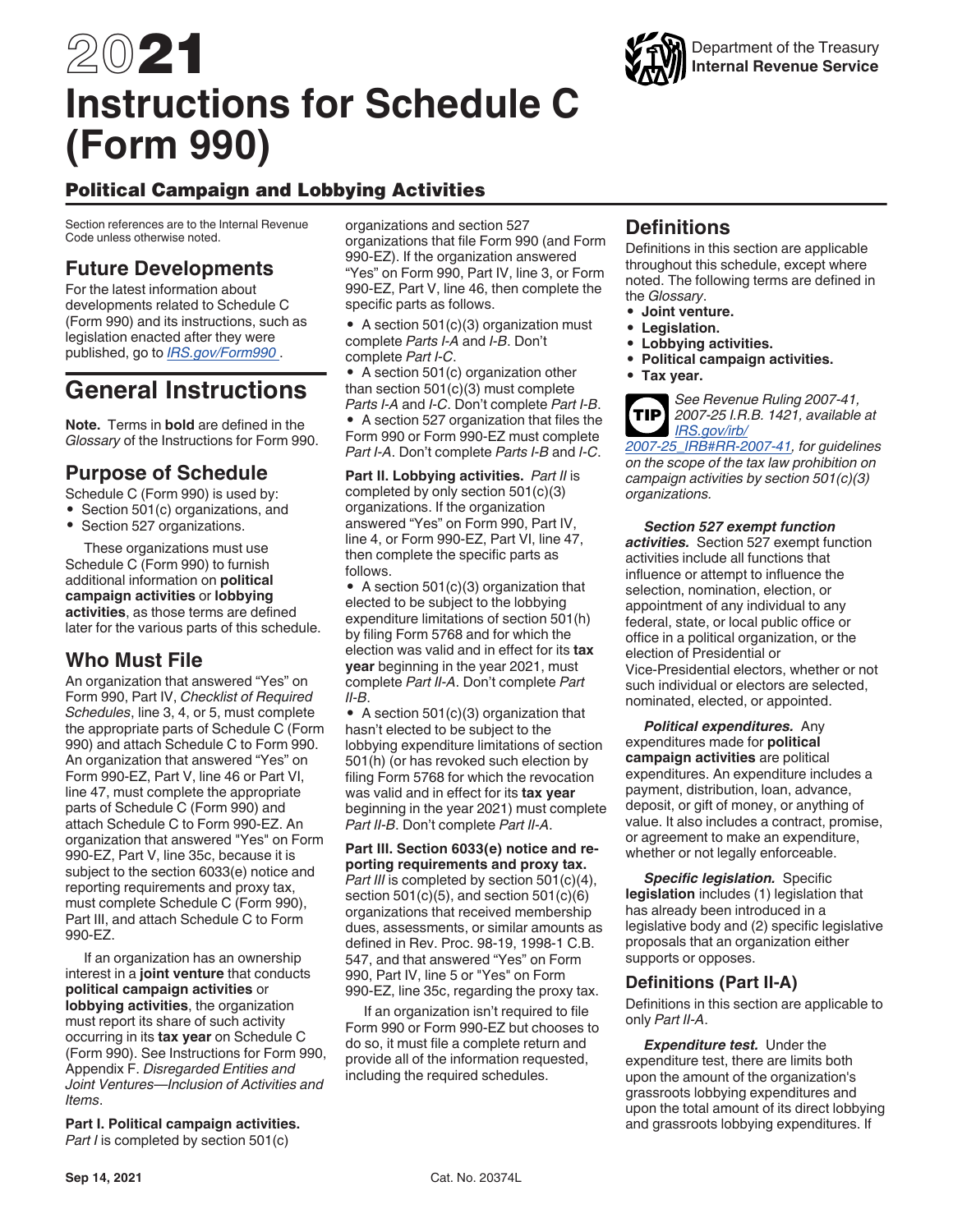the electing public charity doesn't meet this expenditure test, it will owe a section 4911 excise tax on its excess lobbying expenditures. Moreover, if over a 4-year averaging period the organization's average annual total lobbying or grassroots lobbying expenditures are more than 150% of its dollar limits, the organization will lose its exempt status.

*Exempt purpose expenditures.* In general, an exempt purpose expenditure is paid or incurred by an electing public charity to accomplish the organization's exempt purpose.

Exempt purpose expenditures include:

1. The total amount paid or incurred for religious, charitable, scientific, literary, or educational purposes, or for the prevention of cruelty to children or animals, or to foster national or international amateur sports competition (not including providing athletic facilities or equipment, other than by qualified amateur sports organizations described in section 501(j)(2));

2. The allocable portion of administrative expenses paid or incurred for the earlier purposes;

3. Amounts paid or incurred to try to influence legislation, whether or not for the purposes described in 1 earlier;

4. Allowance for depreciation or amortization; and

5. Fundraising expenditures, except that exempt purpose expenditures don't include amounts paid to or incurred for either the organization's separate fundraising unit or other organizations, if the amounts are primarily for fundraising.

See Regulations section 56.4911-4(c) for a discussion of excluded expenditures.

*Lobbying expenditures.* Lobbying expenditures are expenditures (including allocable overhead and administrative costs) paid or incurred for the purpose of attempting to influence legislation:

• Through communication with any member or employee of a legislative or similar body, or with any government official or employee who may participate in the formulation of the legislation, and

• By attempting to affect the opinions of the general public.

To determine if an organization has spent excessive amounts on lobbying, the organization must know which expenditures are lobbying expenditures and which aren't lobbying expenditures. An electing public charity's lobbying expenditures for a year are the sum of its expenditures during that year for direct lobbying communications (direct lobbying expenditures) plus grassroots lobbying communications (grassroots lobbying expenditures).

*Direct lobbying communications (direct lobbying expenditures).* A direct lobbying communication is any attempt to influence any legislation through communication with:

• A member or employee of a legislative or similar body;

• A government official or employee (other than a member or employee of a legislative body) who may participate in the formulation of the legislation, but if the principal purpose of the communication is to influence legislation only; or

• The general public in a referendum, initiative, constitutional amendment, or similar procedure.

A communication with a legislator or government official will be treated as a direct lobbying communication if the communication only:

- Refers to specific legislation, and
- Reflects a view on such legislation.

*Grassroots lobbying communications (grassroots lobbying expenditures).* A grassroots lobbying communication is any attempt to influence any legislation through an attempt to affect the opinions of the general public or any part of the general public.

A communication is generally not a grassroots lobbying communication unless (in addition to referring to specific legislation and reflecting a view on that legislation) it encourages recipients to take action about the specific legislation.

A communication encourages a recipient to take action when it:

1. States that the recipient should contact legislators;

2. States a legislator's address, phone number, or similar information;

3. Provides a petition, tear-off postcard, or similar material for the recipient to send to a legislator; or

4. Specifically identifies one or more legislators who:

a. Will vote on legislation;

b. Opposes the communication's view on the legislation;

c. Is undecided about the legislation;

d. Is the recipient's representative in the legislature; or

e. Is a member of the legislative committee that will consider the legislation.

A communication described in item 4 earlier generally is grassroots lobbying only if, in addition to referring to and reflecting a view on specific legislation, it is a communication that can't meet the full and fair exposition test as nonpartisan analysis, study, or research.

*Exceptions to lobbying.* In general, engaging in nonpartisan analysis, study,

or research and making its results available to the general public or segment of members thereof, or to governmental bodies, officials, or employees isn't considered either a direct lobbying communication or a grassroots lobbying communication. Nonpartisan analysis, study, or research may advocate a particular position or viewpoint as long as there is a sufficiently full and fair exposition of the pertinent facts to enable the public or an individual to form an independent opinion or conclusion.

A communication that responds to a governmental body's or committee's written request for technical advice isn't a direct lobbying communication.

A communication isn't a direct lobbying communication if the communication is an appearance before, or communication with, any legislative body concerning action by that body that might affect the organization's existence, its powers and duties, its tax-exempt status, or the deductibility of contributions to the organization, as opposed to affecting merely the scope of the organization's future activities.

*Communication with members.* For purposes of section 4911, expenditures for certain communications between an organization and its members are treated more leniently than are communications to nonmembers. Expenditures for a communication that refers to, and reflects a view on, specific legislation aren't lobbying expenditures if the communication satisfies the following requirements.

1. The communication is directed to only members of the organization.

2. The specific legislation the communication refers to, and reflects a view on, is of direct interest to the organization and its members.

3. The communication doesn't directly encourage the member to engage in direct lobbying (whether individually or through the organization).

4. The communication doesn't directly encourage the member to engage in grassroots lobbying (whether individually or through the organization).

Expenditures for a communication directed to only members that refers to, and reflects a view on, specific legislation and that satisfies the requirements of items (1), (2), and (4), earlier (under *Grassroots lobbying communications*), but doesn't satisfy the requirements of item (3), are treated as expenditures for direct lobbying.

Expenditures for a communication directed to only members that refers to, and reflects a view on, specific legislation and satisfies the requirements of items (1)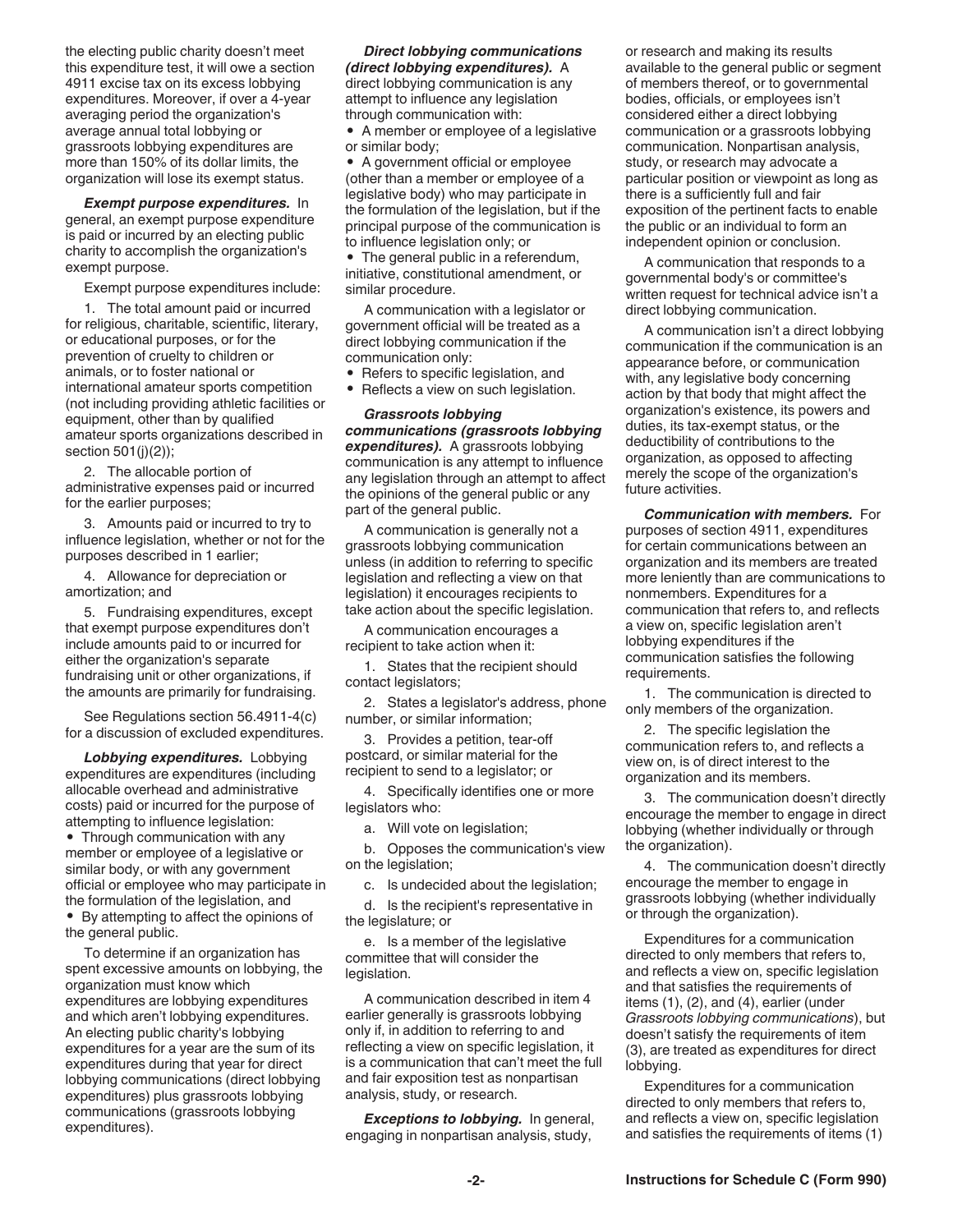and (2) earlier, but doesn't satisfy the requirements of item (4), are treated as grassroots expenditures, whether or not the communication satisfies the requirements of item (3). See Regulations section 56.4911-5 for details.

There are special rules regarding certain paid mass media advertisements about highly publicized legislation; allocation of mixed purpose expenditures; certain transfers treated as lobbying expenditures; and special rules regarding lobbying on referenda, ballot initiatives, and similar procedures. See Regulations sections 56.4911-2 and 56.4911-3.

*Affiliated groups.* Members of an affiliated group are treated as a single organization to measure lobbying expenditures. Two organizations are affiliated if one is bound by the other organization's decisions on legislative issues (control) or if enough representatives of one belong to the other organization's governing board to cause or prevent action on legislative issues (interlocking directorate). If the organization isn't sure whether its group is affiliated, it may ask the IRS for a ruling letter. There is a fee for this ruling. For information on requesting rulings, see Rev. Proc. 2021-5, 2021-1 I.R.B. 252 available at *[IRS.gov/irb/2021-1\\_IRB](http://core.publish.no.irs.gov/irb/pdf/wb202101.pdf#page=252)* (or latest annual update).

Members of an affiliated group measure both lobbying expenditures and permitted lobbying expenditures on the basis of the affiliated group's tax year. If all members of the affiliated group have the same tax year, that year is the tax year of the affiliated group. However, if the affiliated group's members have different tax years, the tax year of the affiliated group is the calendar year, unless all the members of the group elect otherwise. See Regulations section 56.4911-7(e)(3).

*Limited control.* Two organizations that are affiliated because their governing instruments provide that the decisions of one will control the other on only national legislation are subject to the following provisions.

• The controlling organization is charged with its own lobbying expenditures and the national legislation expenditures of the affiliated organizations,

• The controlling organization isn't charged with other lobbying expenditures (or other exempt-purpose expenditures) of the affiliated organizations, and

• Each local organization is treated as though it were not a member of an affiliated group. For example, the local organization should account for its own expenditures only and not for any of the national legislation expenditures deemed as incurred by the controlling organization.

#### **Definitions (Part III)**

Definitions in this section are applicable to only *Part III*.

*Lobbying and political expenditures.* For purposes of this section only, lobbying and political expenditures don't include any political campaign expenditures for which the tax under section 527(f) was paid (see *Part I-C*). They do include any expenditures for communications with a covered executive branch official in an attempt to influence the official actions or positions of that official.

*Covered executive branch official.*  Covered executive branch officials include the President, Vice-President, officers and employees of the Executive Office of the President, the two senior level officers of each of the other agencies in the Executive Office, individuals in level I positions of the Executive Schedule and their immediate deputies, and individuals designated as having Cabinet level status and their immediate deputies.

*Direct contact lobbying.* This means a:

- 1. Meeting,
- 2. Telephone conversation,
- 3. Letter, or

4. Similar means of communication that is with a:

a. Legislator, or

b. Covered executive branch official and that is an attempt to influence the official actions or positions of that official.

#### *In-house expenditures include:*

1. Salaries, and

2. Other expenses of the organization's officials and staff (including amounts paid or incurred for the planning of legislative activities).

*In-house expenditures don't include:* Any payments to other taxpayers engaged in lobbying or political activities as a trade or business or any dues paid to another organization that are allocable to lobbying or political activities.

# **Specific Instructions**

## **Part I-A. Political Activity of Exempt Organizations**

**Note.** Section 501(c) organizations other than those exempt under section 501(c)(3) may establish section 527(f)(3) separate segregated funds to engage in political activity. Separate segregated funds are subject to their own filing requirements. A section 501(c) organization that engages a separate segregated fund to conduct political activity should report transfers to

the fund in *Parts I-A* and *I-C*. The separate segregated fund should report specific activities on its own Form 990 if the fund is required to file.

**Line 1.** Section 501(c) organizations should provide a detailed description of their direct and indirect **political campaign activities** in *Part IV*. If the section 501(c) organization collects political contributions or member dues earmarked for a separate segregated fund, and promptly and directly transfers them to that fund as prescribed in Regulations section 1.527-6(e), don't report them here. Such amounts should be reported in Part I-C, line 5e.

Section 527 organizations should provide a detailed description of their exempt function activities in *Part IV*.

**Line 2.** Enter the total amount that the filing organization has spent conducting the activities described on line 1.

**Line 3.** If the organization used volunteer labor for its **political campaign activities**  or section 527 exempt function activities, provide the total number of hours. Any reasonable method may be used to estimate this amount.

### **Part I-B. Section 501(c)(3) Organizations— Disclosure of Excise Taxes Imposed Under Section 4955**

Section 501(c)(3) organizations must disclose any excise tax incurred during the year under section 4955 (political expenditures), unless abated. See sections 4962 and 6033(b).

**Line 1.** Enter the amount of taxes incurred by the organization itself under section 4955, unless abated. If no tax was incurred, enter -0-.

**Line 2.** Enter the amount of taxes incurred by the organization managers under section 4955, unless abated. If no tax was incurred, enter -0-.

**Line 3.** If the filing organization reported a section 4955 tax on a Form 4720, Return of Certain Excise Taxes Under Chapters 41 and 42 of the Internal Revenue Code, for the tax year, answer "Yes."

**Line 4.** Describe in *Part IV* the steps taken by the organization to correct the activity that subjected it to the section 4955 tax. Correction of a political expenditure means recovering the expenditure to the extent possible and establishing safeguards to prevent future political expenditures. Recovery of the expenditure means recovering part or all of the expenditure to the extent possible, and, where full recovery can't be accomplished, by any additional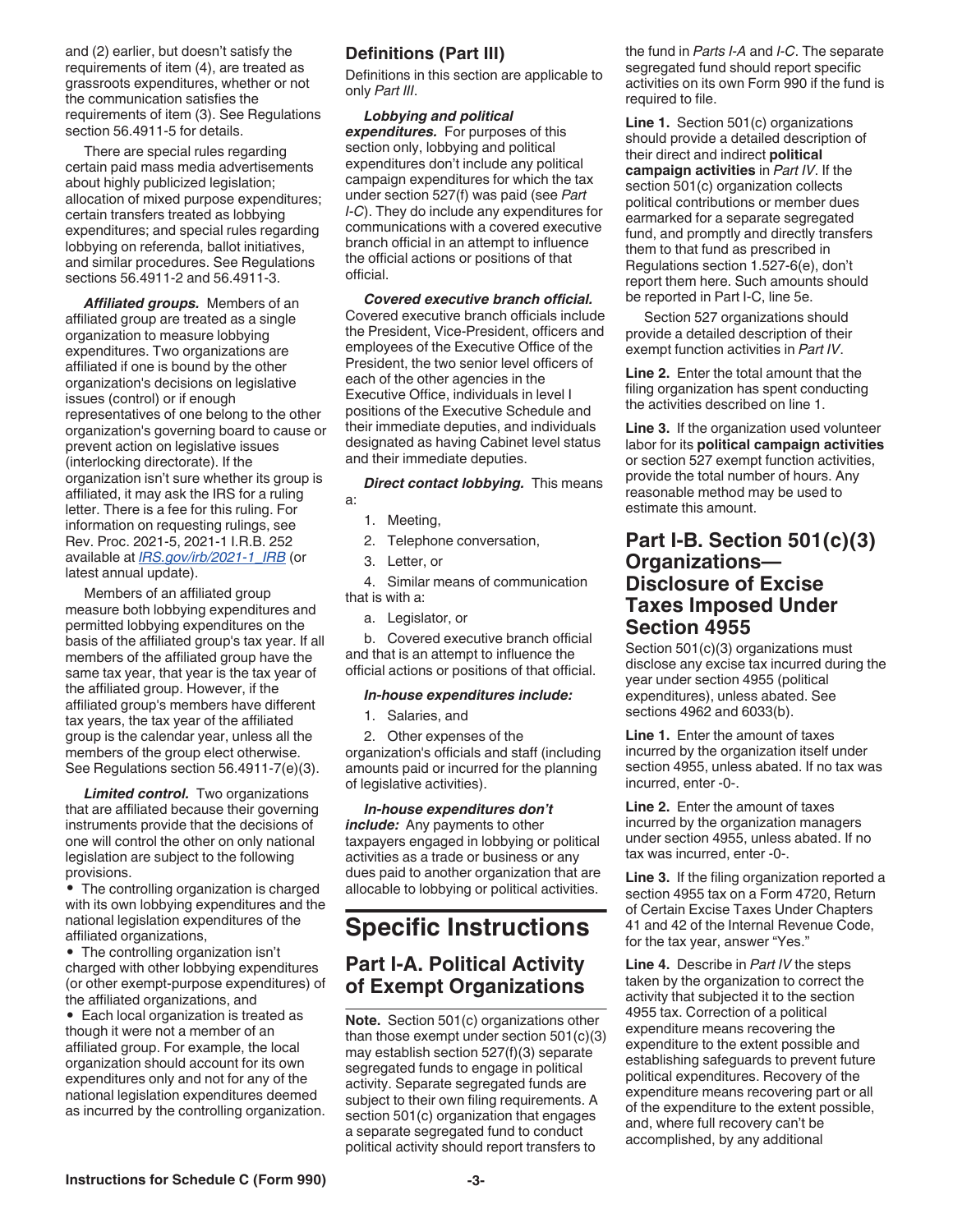corrective action that is necessary. (The organization that made the political expenditure isn't under any obligation to attempt to recover the expenditure by legal action if the action would in all probability not result in the satisfaction of or execution on a judgment.)

## **Part I-C. Section 527 Exempt Function Activity of Section 501(c) Organizations Other Than Section 501(c)(3)**

**Note.** Section 501(c) organizations that collect political contributions or member dues earmarked for a separate segregated fund, and promptly and directly transfer them to that fund as prescribed in Regulations section 1.527-6(e), don't report them on lines 1 or 2. Such amounts are reported on line 5e.

**Line 1.** Enter the amount of the organization's funds that it expended for section 527 exempt function activities. See Regulations section 1.527-6(b).

**Line 2.** Enter the amount of the organization's funds that it transferred to other organizations, including a separate segregated section 527(f)(3) fund created by the organization, for section 527 exempt function activity.

**Line 3.** Total exempt function expenditures. Add lines 1 and 2 and enter on line 3 and on Form 1120-POL, line 17b.

**Line 4.** If the filing organization reported taxable political expenditures on Form 1120-POL for this year, answer "Yes."

**Line 5.** In columns (a), (b), and (c), enter the name, address and employer identification number (**EIN**) of each section 527 political organization to which payments were made. In column (d), enter the amount paid from the filing organization's funds. In column (e), enter the amount of political contributions received and promptly and directly delivered to a separate political organization, such as a separate segregated fund or a political action committee (PAC). If additional space is needed, enter information in *Part IV*.

## **Part II-A. Lobbying Activity**

Only section 501(c)(3) organizations that have filed Form 5768 (election under section 501(h)) complete this section.

*Part II-A* provides a reporting format for any section 501(c)(3) organization for which the 501(h) lobbying expenditure election was valid and in effect during the 2021 **tax year**, whether or not the organization engaged in **lobbying activities** during that tax year. A **public charity** that makes a valid section 501(h)

election may spend up to a certain percentage of its exempt purpose expenditures to influence **legislation**  without incurring tax or losing its tax exempt status.

**Affiliated groups.** If the filing organization belongs to an affiliated group, check Part II-A, box A and complete lines 1a through 1i.

• Complete column (a) for the electing member of the group.

• Complete column (b) for the affiliated group as a whole.

If the filing organization checked box A and the limited control provisions apply to the organizations in the affiliated group, each member of the affiliated group should check box B and complete only column (a).

If the filing organization doesn't check box A, don't check box B.

*Affiliated group list.* Provide in *Part IV* a list showing each affiliated group member's name, address, **EIN**, and expenses. Show which members made the election under section 501(h) and which didn't.

Include each electing member's share of the excess lobbying expenditures on the list.

Nonelecting members don't owe tax, but remain subject to the general rule, which provides that no substantial part of their activities may consist of carrying on propaganda or otherwise trying to influence **legislation**.

**Lines 1a through 1i.** Complete lines 1a through 1i in column (a) for any organization required to complete *Part II-A*, but complete column (b) for only affiliated groups.

Lines 1a through 1i are used to determine whether any of the organization's current year lobbying expenditures are subject to tax under section 4911. File Form 4720 if the organization needs to report and pay the excise tax.

*Line 1a.* Enter the amount the organization expended for grassroots lobbying communications. **See Regulations section 56.4911-6(b)**.

*Line 1b.* Enter the amount the organization expended for direct lobbying communications. **See Regulations section 56.4911-6(b)**.

*Line 1c.* Add lines 1a and 1b.

**Line 1d.** Enter all other amounts (excluding lobbying) the organization expended to accomplish its exempt purpose.

*Line 1e.* Add lines 1c and 1d. This is the organization's total exempt purpose expenditures.

*Lines 1h and 1i.* If there are no excess lobbying expenditures on either line 1h or 1i of column (b), treat each electing member of the affiliated group as having no excess lobbying expenditures. However, if there are excess lobbying expenditures on either line 1h or 1i of column (b), treat each electing member as having excess lobbying expenditures. In such case, each electing member must file Form 4720, and must pay the tax on its proportionate share of the affiliated group's excess lobbying expenditures. Enter the proportionate share in column (a) on line 1h or line 1i, or on both lines. In *Part IV*, provide the *affiliated group list*  described earlier. Show what amounts apply to each group member. To find a member's proportionate share, see Regulations section 56.4911-8(d).

**Line 1***j*. If the filing organization reported section 4911 tax on Form 4720 for this year, answer "Yes."

**Line 2.** Line 2 is used to determine if the organization exceeded lobbying expenditure limits during the 4-year averaging period.

Any organization for which a lobbying expenditure election under section 501(h) was in effect for its **tax year** beginning in 2021 must complete columns (a) through (e) of lines 2a through 2f except in the following situations.

1. An organization first treated as a section 501(c)(3) organization in its tax year beginning in 2021 doesn't have to complete any part of lines 2a through 2f.

2. An organization doesn't have to complete lines 2a through 2f for any period before it is first treated as a section 501(c)(3) organization.

3. If 2021 is the first year for which an organization's section 501(h) election is effective, that organization must complete line 2a, columns (d) and (e). The organization must then complete all of column (e) to determine whether the amount on line 2c, column (e), is equal to or less than the lobbying ceiling amount calculated on line 2b and whether the amount on line 2f is equal to or less than the grassroots ceiling amount calculated on line 2e. The organization doesn't satisfy both tests if either its total lobbying expenditures or grassroots lobbying expenditures exceed the applicable ceiling amounts. When this occurs, all five columns must be completed and a re-computation made unless exception 1 or 2 earlier applies.

4. If 2021 is the second or third tax year for which the organization's first section 501(h) election is in effect, that organization is required to complete only the columns for the years in which the election has been in effect, entering the totals for those years in column (e). The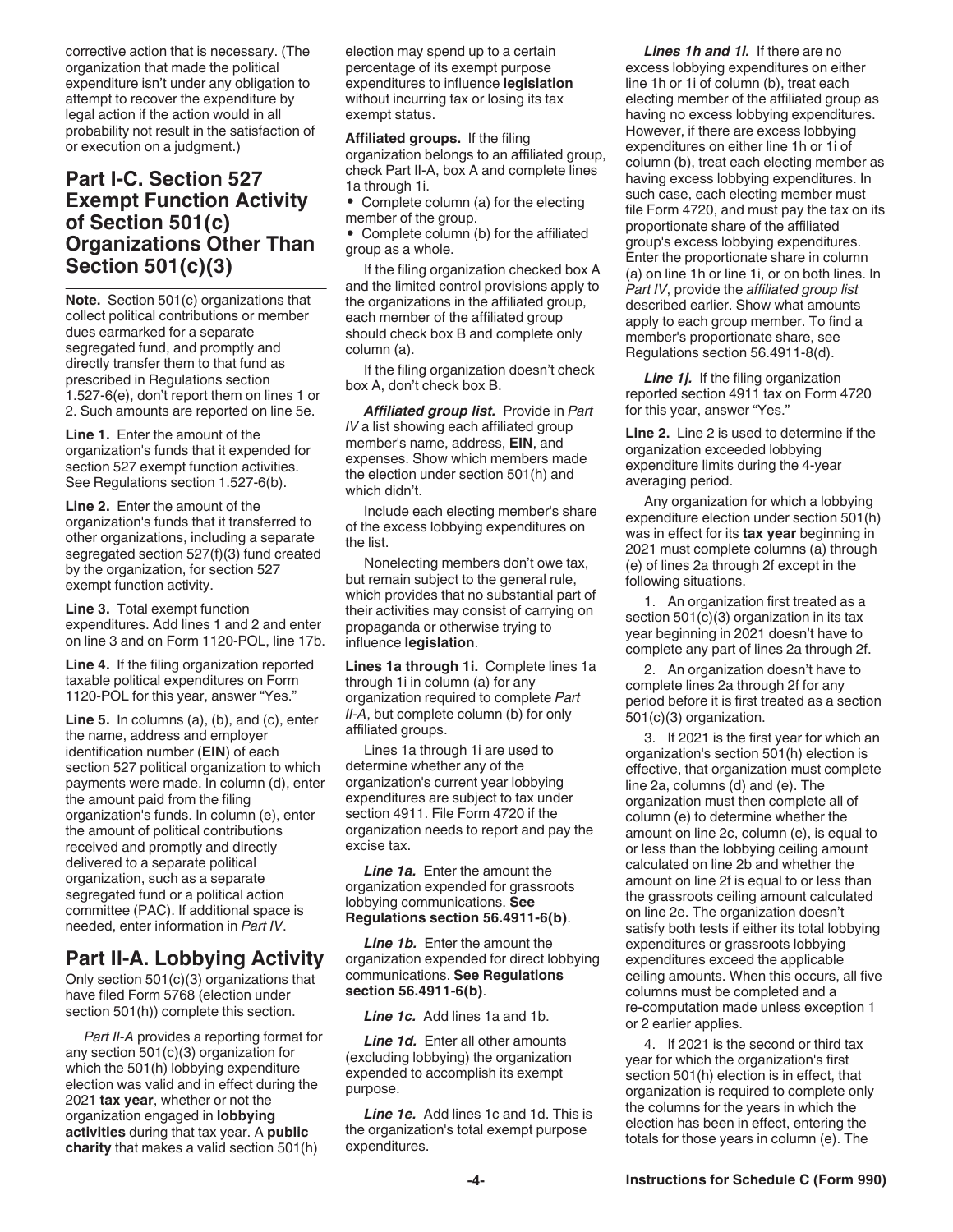organization must determine, for those 2 or 3 years, whether the amount entered in column (e), line 2c, is equal to or less than the lobbying ceiling amount reported on line 2b, and whether the amount entered in column (e), line 2f, is equal to or less than the grassroots ceiling amount calculated on line 2e. The organization doesn't satisfy both tests if either its total lobbying expenditures or grassroots lobbying expenditures exceed applicable ceiling amounts. When that occurs, all five columns must be completed and a re-computation made, unless exception 1 or 2 earlier applies. If the organization isn't required to complete all five columns, provide a statement explaining why in *Part IV*. In the statement, show the ending date of the tax year in which the organization made its first section 501(h) election and state whether or not that first election was revoked before the start of the organization's tax year that began in 2021.

**Note.** If the organization belongs to an affiliated group, enter the appropriate affiliated group totals from column (b), lines 1a through 1i, when completing lines 2a, 2c, 2d, and 2f.

*Line 2a.* For 2018, 2019, 2020, and 2021, enter the amount from Schedule C (Form 990), Part II-A, line 1f, filed for each year.

*Line 2c.* For 2018, 2019, 2020, and 2021, enter the amount from Schedule C (Form 990), Part II-A, line 1c, for each year.

*Line 2d.* For 2018, 2019, 2020, and 2021, enter the amount from Schedule C (Form 990), Part II-A, line 1g, for each year.

*Line 2f.* For 2018, 2019, 2020, and 2021, enter the amount from Schedule C (Form 990), Part II-A, line 1a, for each year.

Enter the total for each line in column (e).

#### **Part II-B. Lobbying Activity**

Only section 501(c)(3) organizations that haven't filed Form 5768 (election under section 501(h)) or have revoked a previous election can complete this section.

*Part II-B* provides a reporting format for any section 501(c)(3) organization that engaged in **lobbying activities** during the 2021 **tax year** but didn't make a section 501(h) lobbying expenditure election for that year by filing Form 5768. The distinction in *Part II-A* between direct and grassroots lobbying activities by organizations that made the section 501(h) election doesn't apply to organizations that complete *Part II-B*.

Nonelecting section 501(c)(3) organizations must complete *Part II-B*, columns (a) and (b), to show lobbying expenditures paid or incurred.

**Note.** A nonelecting organization will generally be regarded as engaging in lobbying activity if the organization either contacts, or urges the public to contact, members of a legislative body for the purpose of proposing, supporting, or opposing legislation or the government's budget process; or advocates the adoption or rejection of **legislation**.

Organizations should answer "Yes" or "No" in column (a) to questions 1a through 1i and provide in *Part IV* a detailed description of any activities the organization engaged in (through its **employees** or **volunteers**) to influence legislation. The description should include all lobbying activities, whether expenses were incurred or not. Examples of such lobbying activities include:

• Sending letters or publications to government officials or legislators,

• Meeting with or calling government officials or legislators,

• Sending or distributing letters or publications (including newsletters, brochures, etc.) to members or to the general public, or

• Using direct mail, placing advertisements, issuing press releases, holding news conferences, or holding rallies or demonstrations.

For lines 1c through 1i, enter in column (b) the lobbying expenditures paid or incurred. Enter total expenditures on column (b), line 1j.

**Line 1f.** Grants to other organizations are amounts from the organization's funds given to another organization for the purpose of assisting the other organization conducting **lobbying activities**.

**Line 1g.** Direct contact is a personal telephone call or visit with legislators, their staffs, or government officials.

**Line 1h.** Rallies, demonstrations, seminars, conventions, speeches, and lectures are examples of public forums conducted directly by the organization or paid for out of the organization's funds.

**Line 1i.** Answer "Yes" if the organization engaged in any other activities to influence legislation.

**Line 2a.** Answer "Yes" if a section 501(c) (3) organization ceased to be described as a section 501(c)(3) organization because the amount on line 1j was substantial.

**Line 2b.** Enter the amount of taxes, if any, imposed on the organization itself under section 4912, unless abated.

**Line 2c.** Enter the amount of taxes, if any, imposed on the organization managers under section 4912, unless abated.

**Line 2d.** If the filing organization reported a section 4912 tax on a Form 4720 for this year, answer "Yes."

### **Part III. Section 6033(e) Notice and Reporting Requirements and Proxy Tax**

Only certain organizations that are tax-exempt under:

• Section 501(c)(4) (social welfare organizations),

• Section 501(c)(5) (agricultural and horticultural organizations), or

• Section 501(c)(6) (business leagues), are subject to the section 6033(e) notice and reporting requirements, and to a potential proxy tax. These organizations must report their total lobbying expenses, political expenses, and membership dues, or similar amounts.

Section 6033(e) requires certain section 501(c)(4), (5), and (6) organizations to tell their members what portion of their membership dues were allocable to the political or **lobbying activities** of the organization. If an organization doesn't give its members this information, then the organization is subject to a proxy tax. This tax is reported on Form 990-T, Exempt Organization Business Income Tax Return.

#### **Part III-A**

**Line 1.** Answer "Yes" if any of the following exemptions from the reporting and notice requirements apply. By doing so, the organization is declaring that substantially all of its membership dues were nondeductible.

1. Local associations of employees' and veterans' organizations described in section 501(c)(4), but not section 501(c) (4) social welfare organizations.

2. Labor unions and other labor organizations described in section 501(c) (5), but not section 501(c)(5) agricultural and horticultural organizations.

3. Section 501(c)(4), section 501(c) (5), and section 501(c)(6) organizations that receive more than 90% of their dues from:

a. Organizations exempt from tax under section 501(a), other than section 501(c)(4), section 501(c)(5), and section 501(c)(6) organizations,

b. State or local governments,

c. Entities whose income is excluded from gross income under section 115, or

d. Organizations described in 1 or 2, earlier.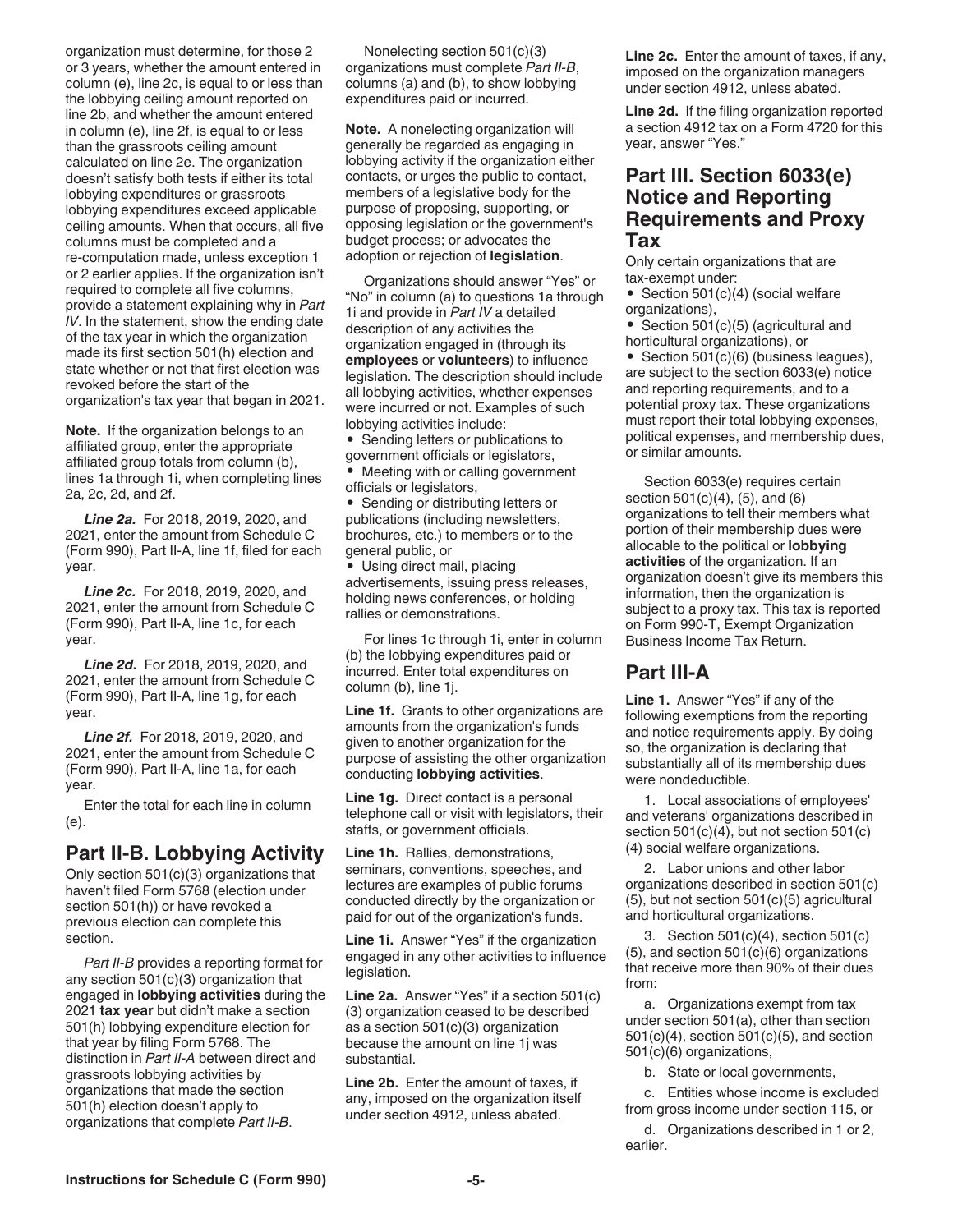4. Section 501(c)(4) and section 501(c)(5) organizations that receive more than 90% of their annual dues from:

- a. Persons,
- b. Families, or
- c. Entities,

who each paid annual dues of \$120 or less in 2021 (adjusted annually for inflation). See Rev. Proc. 2020-45; 2020-46 I.R.B. 1016 sec 3.46 , available at *[2020-45; 2020-46 I.R.B. 1016 sec 3.46](http://core.publish.no.irs.gov/irb/pdf/wb202046.pdf#page=019)*, (or latest annual update).

5. Any organization that receives a private letter ruling from the IRS stating that the organization satisfies the section 6033(e)(3) exception.

6. Any organization that keeps records to substantiate that 90% or more of its members can't deduct their dues (or similar amounts) as business expenses whether or not any part of their dues are used for lobbying purposes.

7. Any organization that isn't a membership organization.

*Special rules treat affiliated social welfare organizations, agricultural and horticultural organizations, and business leagues as parts of a single organization for purposes of meeting the nondeductible dues exception. See Rev. Proc. 98-19, 1998-1 C.B. 547, section 5.03, as adjusted annually.* **ALL**<br>CAUTION

**Line 2.** Answer "Yes" on line 2 if the organization satisfies the following criteria of the \$2,000 in-house lobbying exception.

1. The organization didn't make any political expenditures or foreign lobbying expenditures during the 2021 tax year.

2. The organization made lobbying expenditures during the 2021 tax year consisting of only in-house direct lobbying expenditures totaling \$2,000 or less, but excluding any allocable overhead expenses.

If the organization's in-house direct lobbying expenditures during the 2021 tax year were \$2,000 or less, but the organization also paid or incurred other lobbying or political expenditures during the 2021 tax year, it should answer "No" to question 2. If the organization is required to complete *Part III-B*, the \$2,000 or less of in-house direct lobbying expenditures shouldn't be included in the total of Part III-B, line 2a.

**Line 3.** Answer "Yes" on line 3 if the organization on its prior tax year agreed to carryover an amount to be included in the current year's reasonable estimate of lobbying and political expenses.

Complete only *Part III-B* if the organization answered "No" on **both** line 1 and line 2 or if the organization answered "Yes" on line 3.

## **Part III-B. Dues Notices, Reporting Requirements, and Proxy Tax**

**Dues notices.** An organization that checked "No" for both Part III-A, lines 1 and 2, and is thus responsible for completing *Part III-B*, must send dues notices to its members at the time of assessment or payment of dues, unless the organization chooses to pay the proxy tax instead of informing its members of the nondeductible portion of its dues. These dues notices must reasonably estimate the dues allocable to the nondeductible lobbying and political expenditures reported in Part III-B, line 2a. An organization that checked "Yes" for Part III-A, line 3, and thus is required to complete *Part III-B*, must send dues notices to its members at the time of assessment or payment of dues and include the amount it agreed to carryover in its reasonable estimate of the dues allocable to the nondeductible lobbying and political expenditures reported in Part III-B, line 2a.

#### **Dues, Lobbying, and Political Expenses**

| IF                                                                                                                                                                                                                                                                                                                                                                                                                                                                            | THEN                                                                                                                                                                                                             |
|-------------------------------------------------------------------------------------------------------------------------------------------------------------------------------------------------------------------------------------------------------------------------------------------------------------------------------------------------------------------------------------------------------------------------------------------------------------------------------|------------------------------------------------------------------------------------------------------------------------------------------------------------------------------------------------------------------|
| The organization's<br>lobbying and political<br>expenses are more<br>than its membership<br>dues for the year,                                                                                                                                                                                                                                                                                                                                                                | The organization must:<br>(a) Allocate all<br>membership dues to its<br>lobbying and political<br>activities, and (b) Carry<br>forward any excess<br>lobbying and political<br>expenses to the next<br>tax year. |
| The organization:<br>(a) Had only de minimis<br>in-house expenses<br>(\$2,000 or less) and no<br>other nondeductible<br>lobbying or political<br>expenses (including<br>any amount it agreed to<br>carryover); or<br>(b) Paid a proxy tax,<br>instead of notifying its<br>members on the<br>allocation of dues to<br>lobbying and political<br>expenses; or<br>(c) Established that<br>substantially all of its<br>membership dues, etc.,<br>aren't deductible by<br>members. | The organization need<br>not disclose to its<br>membership the<br>allocation of dues, etc.,<br>to its lobbying and<br>political activities.                                                                      |

Members of the organization can't take a trade or business expense deduction on their tax returns for the portion of their dues, etc., allocable to the organization's lobbying and political activities.

#### **Proxy Tax**

| IF                                                                                                                                                                                                               | THEN                                                                                                     |
|------------------------------------------------------------------------------------------------------------------------------------------------------------------------------------------------------------------|----------------------------------------------------------------------------------------------------------|
| The organization's<br>actual lobbying and<br>political expenses are<br>more than it estimated<br>in its dues notices,                                                                                            | The organization is<br>liable for a proxy tax on<br>the excess.                                          |
| The organization:<br>(a) Elects to pay the<br>proxy tax, and<br>(b) Chooses not to give<br>its members a notice<br>allocating dues to<br>lobbying and political<br>campaign activities,                          | All the members' dues<br>remain eligible for a<br>section 162 trade or<br>business expense<br>deduction. |
| The organization:<br>(a) Makes a reasonable<br>estimate of dues<br>allocable to<br>nondeductible lobbying<br>and political activities,<br>and<br>(b) Agrees to adjust its<br>estimate in the following<br>vear*. | The IRS may permit a<br>waiver of the proxy tax.                                                         |
| *A facts and circumstances test determines whether or                                                                                                                                                            |                                                                                                          |

not a reasonable estimate was made in good faith.

**Allocation of costs to lobbying activities and influencing legislation.** An organization that is subject to the lobbying disclosure rules of section 6033(e) must

use a reasonable allocation method to determine total costs of its direct lobbying activities; that is, costs to influence:

• **Legislation**, and

• The actions of a covered executive branch official through direct communication (for example, President, Vice-President, or cabinet-level officials, and their immediate deputies) (section 162(e)(1)(A) and section 162(e)(1)(D)).

Reasonable methods of allocating costs to direct lobbying activities include, but aren't limited to:

• The ratio method,

• The gross-up and alternative gross-up methods, and

• A method applying the principles of section 263A.

For more information, see Regulations sections 1.162-28 and 1.162-29. The special rules and definitions for these allocation methods are discussed under *Special Rules*, later.

An organization that is subject to the lobbying disclosure rules of section 6033(e) must also determine its total costs of:

- *De minimis* in-house lobbying,
- Grassroots lobbying, and
- **Political campaign activities**.

There are no special rules related to determining these costs.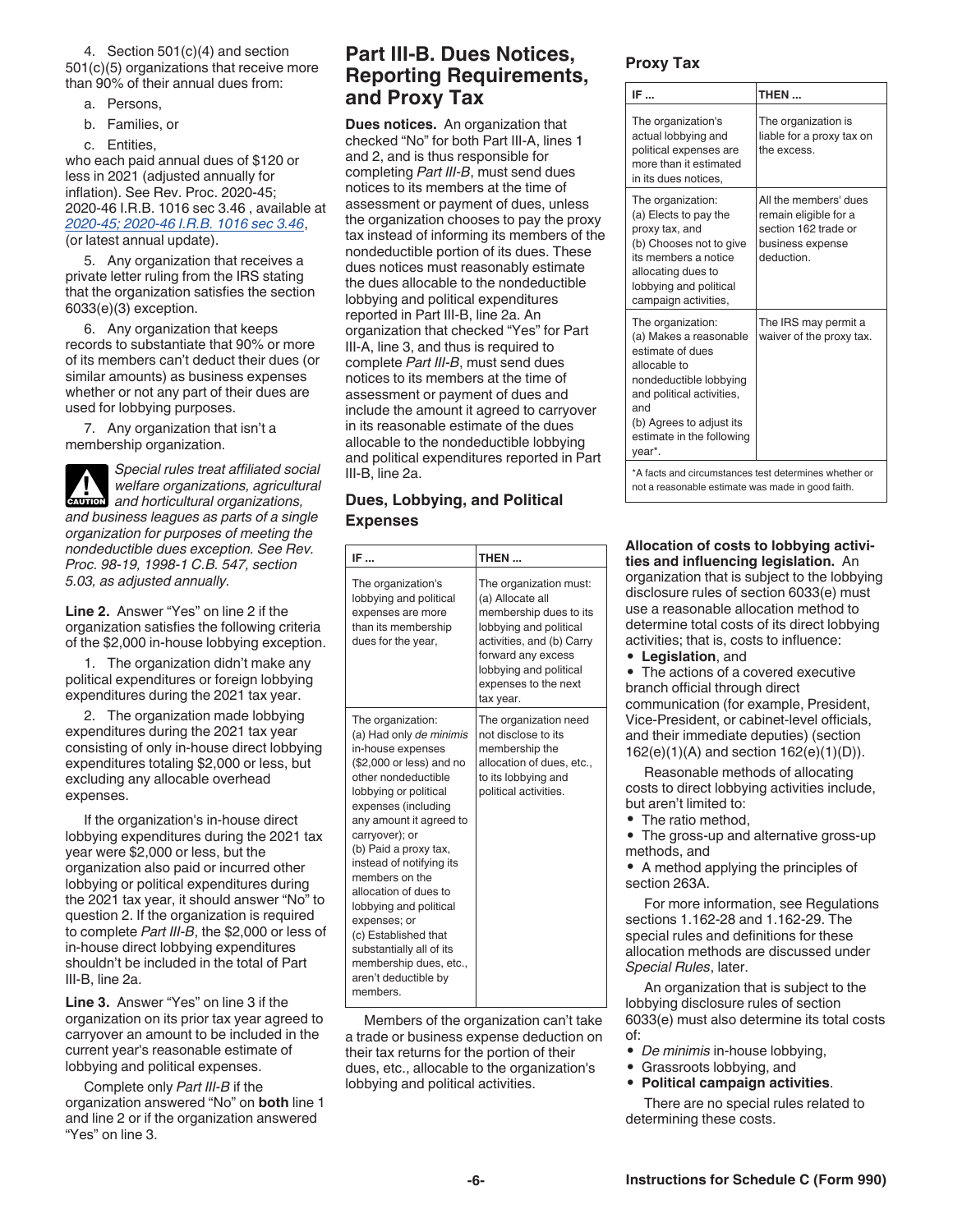**All methods.** For all the allocation methods, include labor hours and costs of personnel whose activities involve significant judgment about lobbying activities.

## **Special Rules**

**Ratio and gross-up methods.** These methods may be used even if volunteers conduct activities.

**Ratio method.** This method may disregard labor hours and cost of clerical or support personnel (other than lobbying personnel).

**Alternative gross-up method.** This method may disregard:

• Labor hours, and

• Costs of clerical or support personnel (other than lobbying personnel).

**Third-party costs.** These are: • Payments to outside parties for conducting lobbying activities,

• Dues paid to another membership organization that were declared to be nondeductible lobbying expenses, and • Travel and entertainment costs for lobbying activity.

**Direct contact lobbying.** Treat all hours spent by a person in connection with direct contact lobbying as labor hours allocable to lobbying activities.

Don't treat as direct contact lobbying the hours spent by a person who engages in research and other background activities related to direct contact lobbying, but who makes no direct contact with a legislator, or covered executive branch official.

*De minimis* **rule.** If less than 5% of a person's time is spent on lobbying activities, and there is no direct contact lobbying, an organization may treat that person's time spent on lobbying activities as zero.

**Purpose for engaging in an activity.** 

The purpose for engaging in an activity is based on all the facts and circumstances. If an organization's lobbying communication was for both a lobbying and a non-lobbying purpose, the organization must make a reasonable allocation of cost to influence **legislation**.

#### **Correction of prior year lobbying**

**costs.** If in a prior year, an organization treated costs incurred for a future lobbying communication as a lobbying cost to influence legislation, but after the organization filed a timely return, it appears the lobbying communication will not be made under any foreseeable circumstance, the organization may apply these costs to reduce its current year's lobbying costs, but not below zero. The organization may carry forward any amount of the costs not used to reduce its

current year's lobbying costs to subsequent years.

*Example 1. Ratio method.*  X Organization incurred:

1. 6,000 labor hours for all activities,

2. 3,000 labor hours for lobbying activities (3 employees),

3. \$300,000 for operational costs, and

4. No third-party lobbying costs.

X Organization allocated its lobbying costs as follows:

| Lobbying<br>labor hrs.             |          | Total costs<br>οf<br>operations |           | Allocable<br>third-<br>party<br>costs |     | Costs<br>allocable to<br>lobbying<br>activities |
|------------------------------------|----------|---------------------------------|-----------|---------------------------------------|-----|-------------------------------------------------|
| 3,000<br>6.000                     | $\times$ | \$300,000                       | $\ddot{}$ | $$ -0-$                               | $=$ | \$150,000                                       |
| <b>Total labor</b><br>$\mathbf{r}$ |          |                                 |           |                                       |     |                                                 |

hrs.

#### *Example 2. Gross-up method and alternative gross-up method.*

A and B are employees of Y Organization.

1. A's activities involve significant judgment about lobbying activities.

2. A's basic lobbying labor costs (excluding employee benefits) are \$50,000.

3. B performs clerical and support activities for A.

4. B's labor costs (excluding employee benefits) in support of A's activities are \$15,000.

5. Allocable third-party costs are \$100,000.

If Y Organization uses the gross-up method to allocate its lobbying costs, it multiplies 175% times its basic labor costs (excluding employee benefits) for all of the lobbying of its personnel and adds its allocable third-party lobbying costs as follows:

| Basic lobbying<br>labor costs of A<br>+ B |  | Allocable<br>third-party<br>costs |  | Costs<br>allocable<br>to<br>lobbying<br>activities |
|-------------------------------------------|--|-----------------------------------|--|----------------------------------------------------|
| $(175\% \times$<br>\$65,000)              |  | \$100.000                         |  | \$213.750                                          |

If Y Organization uses the alternative gross-up method to allocate its lobbying costs, it multiplies 225% times its basic labor costs (excluding employee benefits) for all of the lobbying hours of its lobbying personnel and adds its third-party lobbying costs as follows:

|                              |             | Costs         |
|------------------------------|-------------|---------------|
| Basic lobbying               | Allocable   | allocable to  |
| labor costs                  | third-party | lobbying      |
| of A                         | costs       | activities    |
| $(225\% \times$<br>\$50,000) | \$100,000   | $=$ \$212,500 |

#### **Section 263A cost allocation method.**

The examples that demonstrate this method are found in Regulations section 1.162-28(f).

Part III-B, Line 1. Enter the total dues, assessments, and similar amounts allocable to the 2021 tax year. Dues are the amounts the organization requires a member to pay in order to be recognized as a member.

Payments that are similar to dues include:

1. Members' voluntary payments,

2. Assessments to cover basic operating costs, and

3. Special assessments to conduct lobbying and political activities.

**Line 2.** Include on line 2a the total amount of expenses paid or incurred during the 2021 tax year in connection with:

1. Influencing **legislation**;

2. Participating or intervening in any political campaign on behalf of (or in opposition to) any candidate for any public office;

3. Attempting to influence any segment of the general public with respect to elections, legislative matters, or referendums; and

4. Communicating directly with a covered executive branch official in an attempt to influence the official actions or positions of such official.

#### Don't include:

1. In-house direct lobbying expenditures, if the total of such expenditures is \$2,000 or less (excluding allocable overhead); or

2. Political expenditures for which the section 527(f) tax has been paid (on Form 1120-POL).

Reduce the current year's lobbying expenditures, but not below zero, by costs previously allocated in a prior year to **lobbying activities** that were cancelled after a return reporting those costs was filed.

Carryforward any amounts not used as a reduction to subsequent years.

Include the following on line 2b.

1. Lobbying and political expenditures carried over from the preceding tax year.

2. An amount equal to the taxable lobbying and political expenditures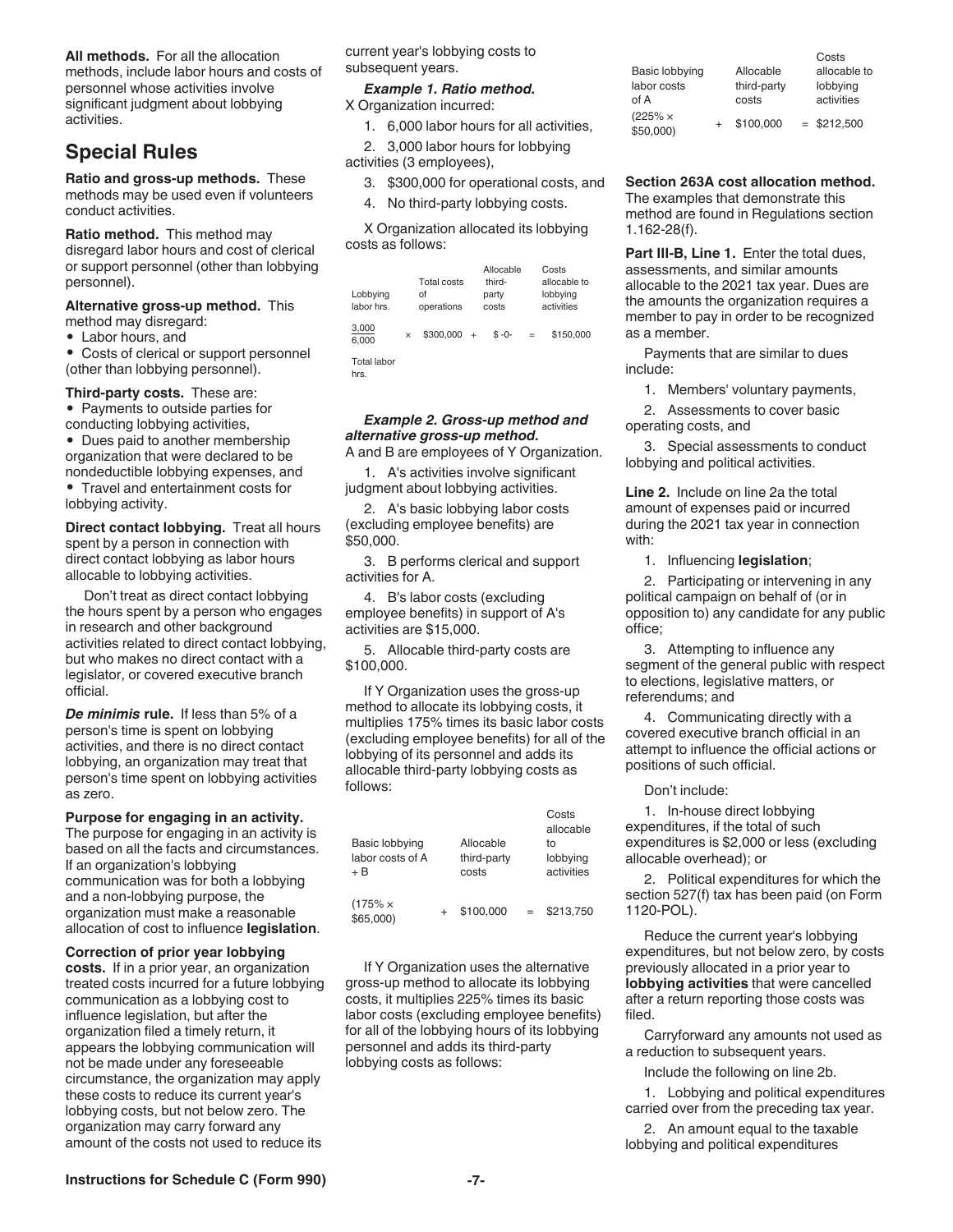reported on Part III-B, line 5 for the preceding tax year, if the organization received a waiver of the proxy tax imposed on that amount.

**Line 3.** Enter the total amount of dues, assessments, and similar amounts received, for which members were timely notified of the nondeductibility under section 162(e) that were allocable to the 2021 tax year.

#### *Example.*

• Membership dues: \$100,000 for the 2021 tax year,

• Organization's timely notices to members: 25% of membership dues nondeductible, and

• Line 3 entry: \$25,000.

**Line 4.** If the amount on line 2c exceeds the amount on line 3 and the organization sent dues notices to its members at the time of assessment or payment of dues, include the amount on line 4 that the organization agrees to carryover to the reasonable estimate of nondeductible lobbying and political expenditure next year and include the amount on the 2021 Schedule C (Form 990), in Part III-B, line 2b (carryover lobbying and political expenses), or its equivalent.

If the organization didn't send notices to its members, enter "-0-" on line 4.

**Line 5.** The taxable amount reportable on line 5 is the amount of dues, assessments, and similar amounts received:

1. Allocable to the 2021 tax year, and

2. Attributable to lobbying and political expenditures that the organization didn't timely notify its members were nondeductible.

Report the tax on Form 990-T.

If the amount on line 1 (dues, assessments, and similar amounts) is *greater* than the amount on line 2c (total lobbying and political expenditures), then subtract the nondeductible dues shown in notices (line 3) and the carryover amount (line 4) from the total lobbying and political expenditures (line 2c) to determine the taxable amount of lobbying and political expenditures (line 5).

If the amount on line 1 (dues, assessments, and similar amounts) is *less*  than the amount on line 2c (total lobbying and political expenditures), then subtract the nondeductible dues shown in notices (line 3) and the carryover amount (line 4) from dues, assessments, and similar amounts (line 1) to determine the taxable lobbying and political expenditures (line 5).

Subtract dues, assessments, and similar amounts (line 1) from lobbying and political expenditures (line 2c) to determine the excess amount to be carried over to the following tax year and

reported on Part III-B, line 2b (carryover lobbying and political expenditures), or its equivalent, on the next year Schedule C (Form 990) along with the amounts the organization agreed to carryover on line 4.

#### **Underreporting of lobbying expenses.**

An organization is subject to the proxy tax for the 2021 tax year for underreported lobbying and political expenses only to the extent that these expenses (if actually reported) would have resulted in a proxy tax liability for that year. A waiver of proxy tax for the tax year applies to reported expenditures only.

An organization that under reports its lobbying and political expenses is also subject to the section 6652(c) daily penalty for filing an incomplete or inaccurate return. See Instructions for Form 990 *General Instructions H. Failure-to-File Penalties*, and Instructions for Form 990-EZ *General Instructions G. Failure-to-File Penalties*.

**Examples.** Organizations A, B, and C:

1. Reported on the calendar year basis,

2. Incurred only grassroots lobbying expenses (didn't qualify for the under \$2,000 in-house lobbying exception (*de minimis* rule)), and

3. Allocated dues to the tax year in which they were received.

*Organization A. Dues, assessments,* and similar amounts received in 2021 were greater than its lobbying expenses for 2021.

#### **Workpapers (for 2021 Form 990) — Organization A**

| 1. Total dues, assessments,<br>etc., received                                       | \$800 |       |
|-------------------------------------------------------------------------------------|-------|-------|
| 2. Lobbying expenses paid or<br>incurred                                            |       | \$600 |
| 3. Less: Total nondeductible<br>amount of dues notices                              | 100   | 100   |
| 4. Subtract line 3 from both<br>lines 1 and $2$                                     | \$700 | \$500 |
| 5. Taxable amount of lobbying<br>expenses (smaller of the two<br>amounts on line 4) |       |       |

*The amounts on lines 1, 2, 3, and 5 of the workpapers were entered on the 2021 Schedule C (Form 990 ), Part III-B, lines 1, 2c, 3, and 5.* **TIP**

Because dues, assessments, and similar amounts received were greater than lobbying expenses, there is no carryover of excess lobbying expenses to the 2022 Schedule C (Form 990), Part III-B, line 2b.

See the instructions for Part III-B, line 5, for the treatment of the \$500.

*Organization B.* Dues, assessments, and similar amounts received in 2021

were less than lobbying expenses for 2021.

#### **Workpapers (for 2021 Form 990) — Organization B**

|    | 1. Total dues, assessments,<br>etc., received                                    | \$400 |       |
|----|----------------------------------------------------------------------------------|-------|-------|
|    | 2. Lobbying expenses paid or<br>incurred                                         |       | \$600 |
| З. | Less: Total nondeductible<br>amount of dues notices                              | 100   | 100   |
| 4. | Subtract line 3 from both lines<br>1 and $2$                                     | \$300 | \$500 |
| 5. | Taxable amount of lobbying<br>expenses (smaller of the two<br>amounts on line 4) |       |       |

**TIP**

*The amounts on lines 1, 2, 3, and 5 of the workpapers were entered on the 2021 Schedule C (Form 990 ), Part III-B, lines 1, 2c, 3, and 5.*

Because dues, assessments, and similar amounts received were less than lobbying expenses, excess lobbying expenses of \$200 must be carried forward to the 2022 Schedule C (Form 990) Part III-B, line 2b (excess of \$600 of lobbying expenses over \$400 dues, etc., received). The \$200 will be included along with the other lobbying and political expenses paid or incurred in the 2022 tax year.

See the instructions for Part III-B, line 5, for the treatment of the \$300.

**Organization C.** Dues, assessments, and similar amounts received in 2021 were greater than lobbying expenses for 2021 and the organization agreed to carryover a portion of its excess lobbying and political expenses to the next year.

#### **Workpapers (for 2021 Form 990) — Organization C**

|    | 1. Total dues, assessments,<br>etc., received              | \$800 |       |
|----|------------------------------------------------------------|-------|-------|
| 2. | Lobbying expenses paid or<br>incurred                      |       | \$600 |
| З. | Less: Total nondeductible<br>amount of dues notices        | 100   | 100   |
| 4. | Less: Amount agreed to<br>carryover                        | 100   | 100   |
| 5. | Subtract line 3 and 4 from<br>hoth lines 1 and 2           | \$600 | \$400 |
| 6. | Taxable amount of lobbying<br>expenses (smaller of the two |       |       |
|    | amounts on line 5)                                         |       |       |

*The amounts on lines 1, 2, 3, 4, and 6 of the workpapers were entered on the 2021 Schedule C (Form 990 ), Part III-B, lines 1, 2c, 3, 4, and 5.* **TIP**

See the instructions for Part III-B, line 5, for the treatment of the \$400.